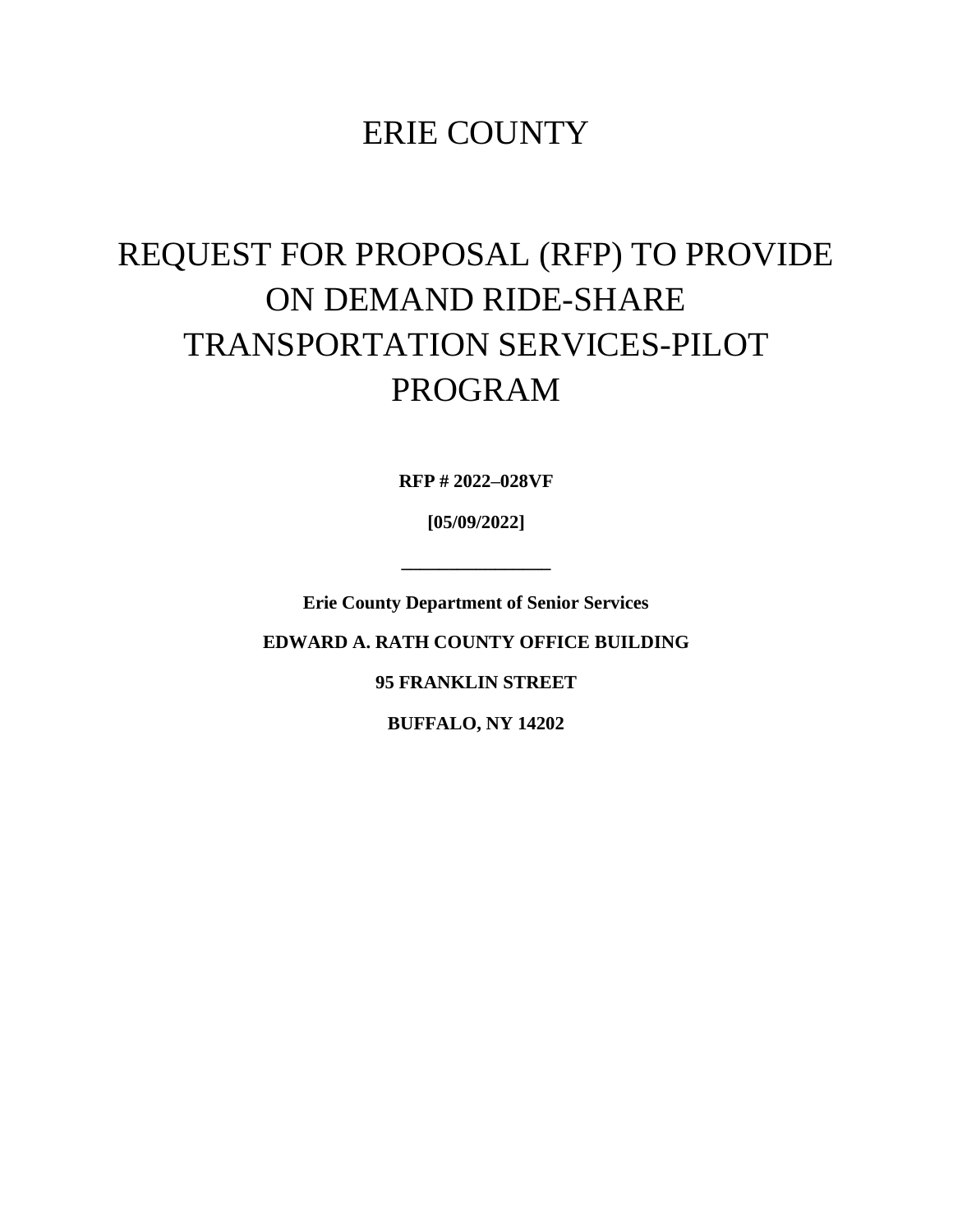#### **COUNTY OF ERIE, NEW YORK**

### **REQUEST FOR PROPOSALS ("RFP")**

#### **RFP # 2022–028VF**

This addendum to Erie County Department of Senior Services "REQUEST FOR PROPOSAL (RFP) TO PROVIDE ON DEMAND RIDE-SHARE TRANSPORTATION SERVICES-PILOT PROGRAM" RFP# 2022-028VF, updates the dates for when the Proposals are due and Selection is made. Please see below.

#### **V. PROPOSAL PROCEDURES**

#### A. **ANTICIPATED SCHEDULE OF PROPOSAL**

The following schedule is for information purposes only. The County reserves the right to amend this schedule at any time.

Issue RFP: 05/09/2022

Pre-Proposal web conference call: 05/16/2022

Erie County Senior Services ON-DEMAND RIDE-SHARE CONFERNCE CALL INFO

3:00 pm EST – 4:30 pm EST

**Join from the meeting link**

**<https://erie.webex.com/join/ryan.gadzo>**

**Join by meeting number**

**Meeting number (access code): 967 114 302**

**Tap to join from a mobile device (attendees only)** 

**+1716-858-2250,,967114302## United States Toll (Buffalo)**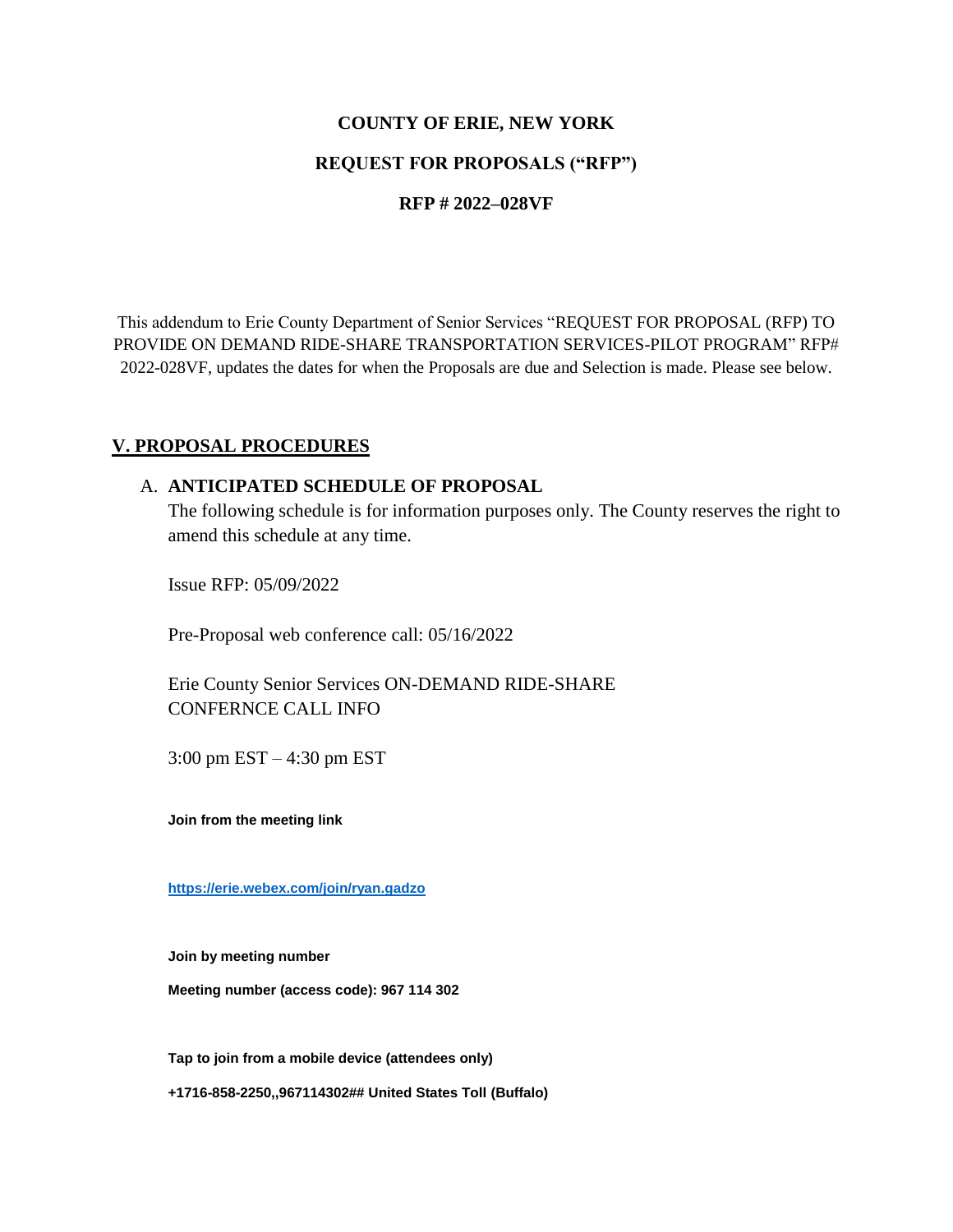#### **+1-415-655-0003,,967114302## United States Toll**

**Join by phone** 

**+1 716-858-2250 United States Toll (Buffalo)** 

**+1-415-655-0003 United States Toll** 

**Access code: 967 114 302** 

Proposals Due: 05/31/2022

Selection Made: 06/07/2022

Contract Signed: Following all necessary County approvals

Questions regarding this RFP may be submitted to [Angela.Marinucci@erie.gov](mailto:Angela.Marinucci@erie.gov) up to May 18, 2022.

#### B. **GENERAL REQUIREMENTS**

- **1.** Each proposal shall be prepared simply and economically avoiding the use of elaborate promotional materials beyond what is sufficient to provide a complete, accurate and reliable presentation. Proposals shall be nor more than fifteen (15) pages.
- **2.** Cost proposals must be submitted separately from proposal in a sealed envelope and as an individual electronic document.
- **3.** Four (4) originals must be submitted. Proposals MUST be signed. Unsigned proposals will be rejected. One (1) copy of the proposal shall be submitted electronically to [Erin.Mahoney@erie.gov.](mailto:Erin.Mahoney@erie.gov)
- **4.** Submissions of the proposals shall be directed to:

Commissioner Angela Marinucci Erie County Department of Senior Services 95 Franklin Street, 13<sup>th</sup> Floor Buffalo, NY 4202